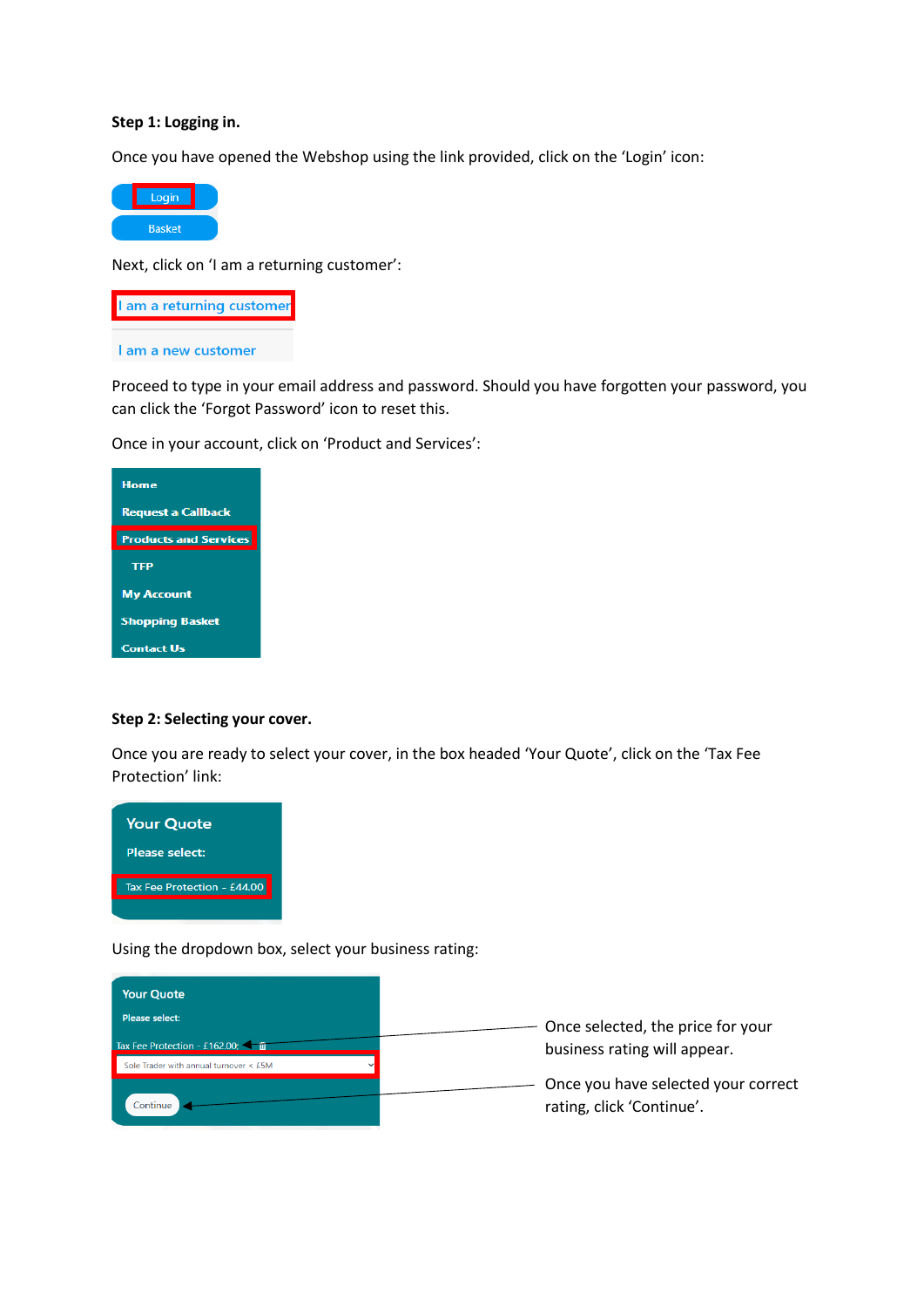#### **Step 3: Checking/Amending your product.**

You can now see your 'Basket'. If you need to change your selection, you can click the recycling bin icon below 'Remove':

| <b>Basket</b>      | Questions                             |                                       |                              |
|--------------------|---------------------------------------|---------------------------------------|------------------------------|
| Product            | <b>Selected Option</b>                | Price<br>169. ISBN 97                 | Remove<br><b>AND CENTRAL</b> |
| Tax Fee Protection | Ltd Co with annual turnover up to £5m | <b>MOVEMENT CONTROLLER</b><br>£203.00 | û                            |

Then, select a new business rating by clicking the 'Products and Services' on the left of the page.



### **Step 4: Selecting a start date for cover.**

Once you are happy that you have the correct product in your basket, click 'Next':



Next, input the date that the cover should start and enter the name as you wish to appear on the Policy Schedule:



Following on from the above, there are statements which you need to read. If you are able to confirm that they are true, click the circle next to this option and then click 'Review Order':

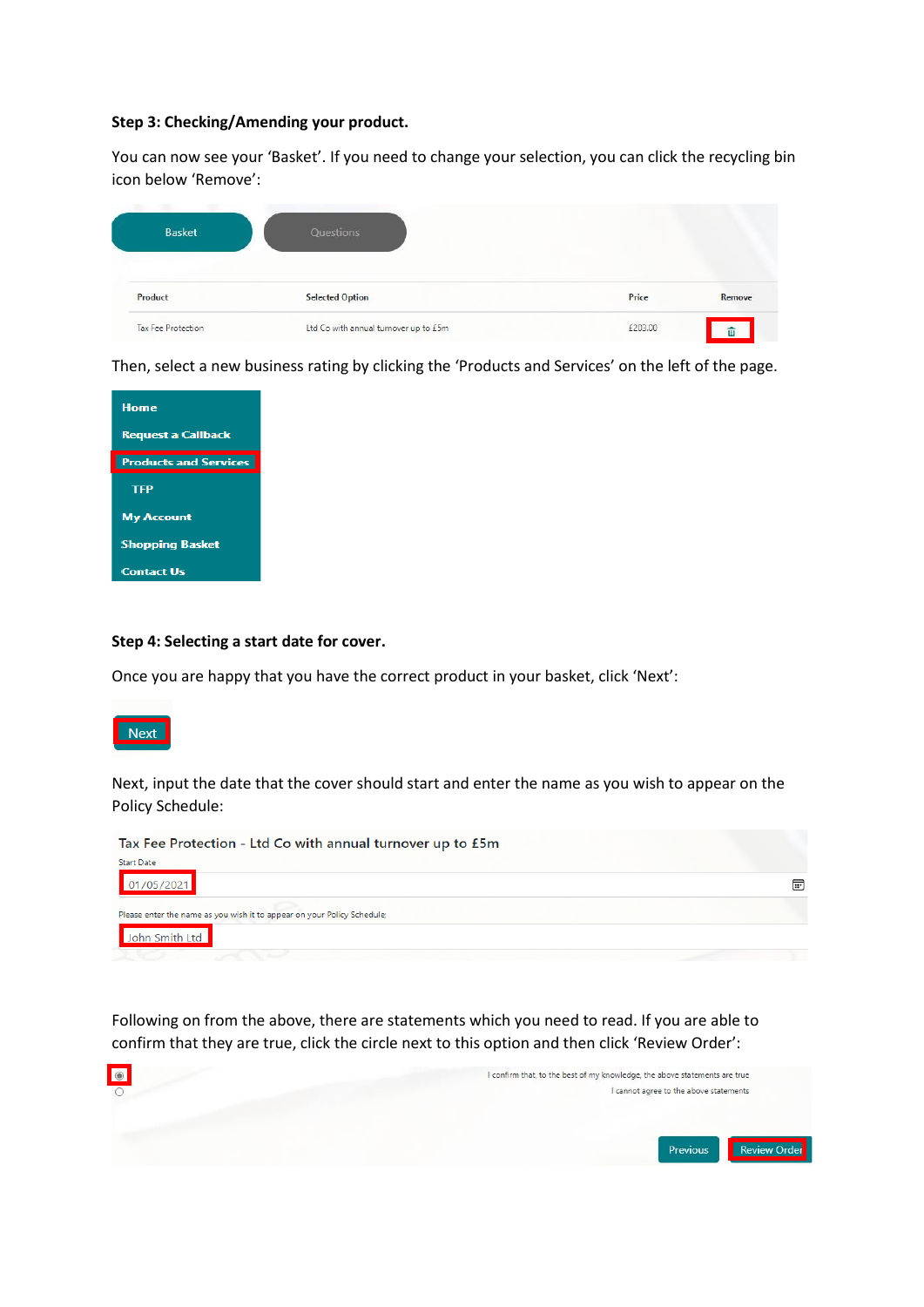If you are unable to agree to any of the statements, click the circle next to this option and input details as to why you cannot agree to the statements and click 'Review Order':

| $\bullet$ | I confirm that, to the best of my knowledge, the above statements are true<br>I cannot agree to the above statements          |
|-----------|-------------------------------------------------------------------------------------------------------------------------------|
|           | Please provide details of why you cannot agree with the above statements and someone will contact you to discuss your options |
|           | <b>Review Order</b><br>Previous                                                                                               |

Note: Please ensure that you include details or your application will not be sent for review.

## **Step 5: Confirming your order:**

If you have agreed to the statements and clicked 'Review Order', you will see a breakdown of your order.

Next, check your order summary under the heading; 'Review Your Order'. Should you need to make changes, you can utilise the 'Back' button at the bottom of the page.

Once you are happy with your order, read the Terms and Conditions and as long as you agree to these, click agreement and then 'Continue':



# **Step 7: Payment for your order.**

If you have agreed to the Statements in **Step 5: Selecting a start date for cover**, you will come to the summary of order and payment screen. Enter your credit/debit card details and click 'Pay':

 $P = P = |P|$ 

You will then see a screen confirming your order along with your reference number. Underneath this, you can click on 'View Order and Documents' to retrieve your documents.

If you could not agree to the Statements in **Step 5: Selecting a start date for cover**, you will now see that you have a referred order: